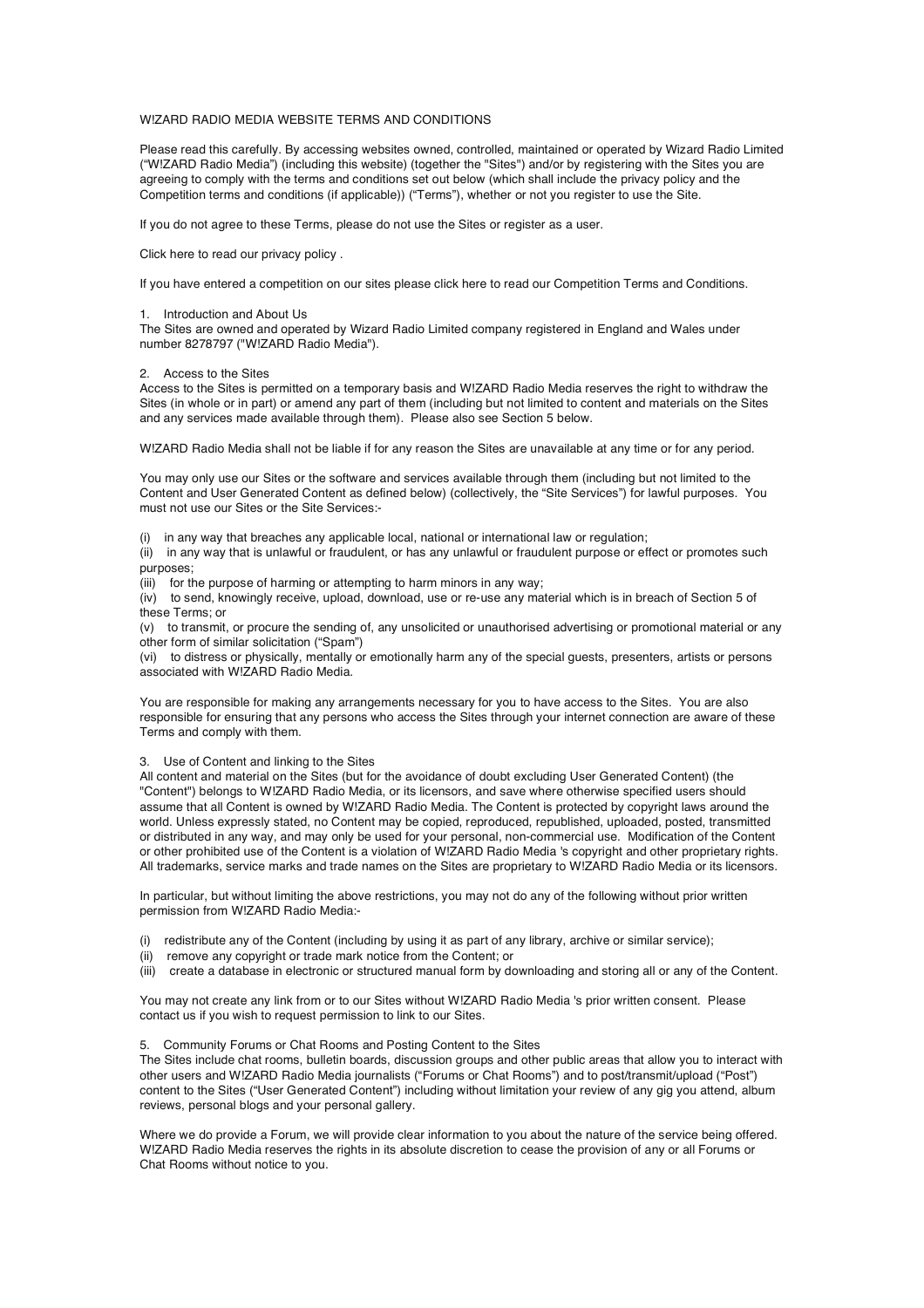As mentioned above, W!ZARD Radio Media journalists (who will be clearly identified as such) will also contribute material to the Forums or Chat Rooms in order to stimulate discussions and ensure the smooth running of the Forums or Chat Rooms. The Forums or Chat Rooms may also contain User Generated Content from special guests selected by W!ZARD Radio Media. The opinions of those W!ZARD Radio Media journalists and special guests are their own and are not necessarily endorsed by W!ZARD Radio Media. They should not be considered by you as professional advisers and any comments they make are not intended to amount to advice on which reliance should be placed.

You will need to be registered as a user (unless otherwise stated) in order to Post User Generated Content. You are solely responsible for any material and information forming your User Generated Content.

By Posting User Generated Content you warrant and agree that :-

(i) you are 18 years of age or older or are aged 5 - 18 and have received consent from your parent or guardian for you to use such Forums or Chat Rooms;

(ii) that you are resident in the planet Earth;

(iii) that you will comply with any additional rules posted by W!ZARD Radio Media on a Forum or Chat Room;

(iv) you own or are licensed in respect of the User Generated Content Posted and that you have the right, power and authority to grant the rights set out in these Terms;

(v) that W!ZARD Radio Media is free and able to use User Generated Content in accordance with and in the manner set out in these Terms without any payment (including any royalty payments to third parties) and that in particular W!ZARD Radio Media may lawfully permit other users to view the User Generated Content;

(vi) have obtained all consents, releases and permissions (including of each person identifiable) in respect of the User Generated Content;

and in addition you warrant and agree that such User Generated Content:

(vii) is accurate (where facts are stated) or if an opinion is stated that such opinion is genuinely held;

(viii) is not confidential and does not infringe the intellectual property, privacy or any other rights of any third party, and does not contain anything which is unlawful, abusive, libellous, defamatory, obscene, indecent, harassing or threatening;

(ix) is not copyrighted or alternatively that you own the copyright or have the necessary permissions and rights to use it;

(x) is not discriminatory or does not promote discrimination based on race, sex, religion, nationality, disability, sexual orientation or age;

(xi) is not sexually explicit, obscene or pornographic and does not promote violence;

(xii) such User Generated Content does not solicit personal information for any users under 18 years of age without the concent of their parent or guardian;

(xiii) does not include telephone numbers, physical addresses, email addresses or last names or other personally identifiable information;

(xiv) does not violate any applicable law or regulation;

(xv) does not, to the best of your knowledge, contain a virus or other harmful component or computer programming routines, software, files or code designed to damage, detrimentally interfere with, surreptitiously intercept or expropriate any system, data or personal information;

(xvi) does not interrupt, destroy or limit the functionality of the Site(s) or any computer software or equipment; (xvii) does not disguise the origin of any User Generated Content or impersonate any person or entity or

misrepresent any affiliation with any person or entity or collect or store other users' personal data;

(xviii) does not, or is not likely to, harass, upset, embarrass, alarm or annoy another person; and

(xix) does not give the impression that it emanates from a third party (including W!ZARD Radio Media) if that is not the case.

You warrant and undertake that you will not:

(i) Post, link to or otherwise publish commercial material or material that promotes any commercial activities or contains recommendations to buy or refrain from buying a particular item (and in particular shares) or which contain confidential information of another party or which otherwise have the purpose of affecting the price or value of any item (and in particular shares); or

(ii) Post or otherwise publish any User Generated Content unrelated to the Forum or the Forum's topic.

By Posting User Generated Content you hereby grant a perpetual, royalty-free, worldwide, non-exclusive licence to W!ZARD Radio Media to use, reproduce, modify, translate, make available, distribute, publish and/or perform the User Generated Content and to distribute and/or broadcast such User Generated Content in whole or in part in all media and in all formats (including transmission by way of analogue transmission, digital audio broadcasting, internet, satellite, television, film, cable or telephony) and to sub-license any other persons to do so, in each case for such purposes as W!ZARD Radio Media may in its reasonable discretion determine. Please note that you can terminate the licence granted under this paragraph by removing the User Generated Content from the Site and emailing us at our contact us page with full details of all User Generated Content that you wish to be removed. W!ZARD Radio Media will endeavour to remove the User Generated Content from the Site within 28 days. In addition, you agree to waive any moral rights you may have in the User Generated Content and that you have obtained a waiver of all applicable moral rights in the User Generated Content.

By submitting User Generated Content to the Site(s) you agree to indemnify and hold harmless W!ZARD Radio Media from all claims, costs, liabilities and expenses (including legal expenses) suffered by W!ZARD Radio Media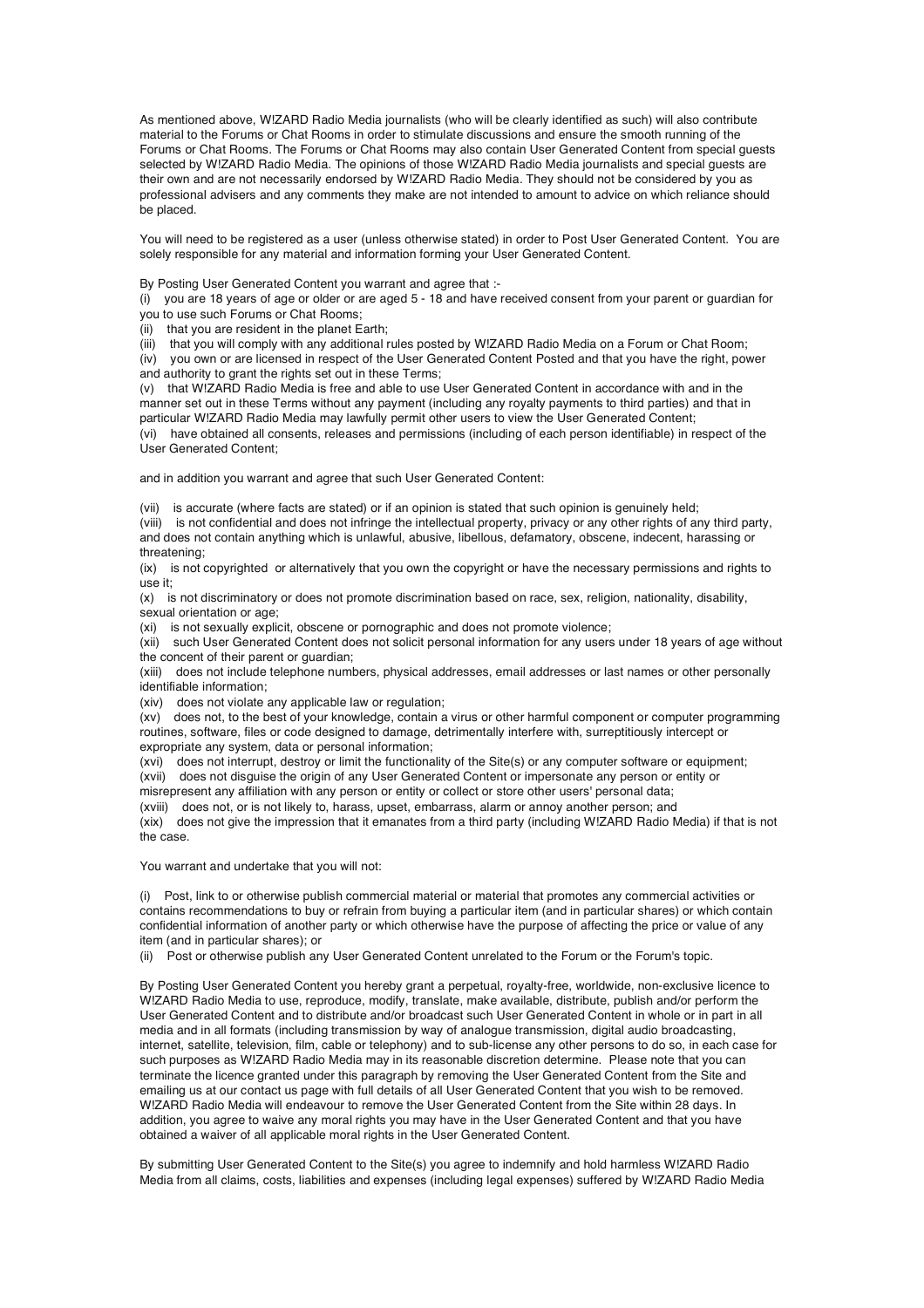arising out of any User Generated Content Posted by you that is in breach of these Terms.

You agree that we may disclose your identity to any third party who is claiming that User Generated Consent you have Posted to our Site violates their intellectual property rights or any other right.

The Forums or Chat Rooms contain User Generated Content submitted by users over whom W!ZARD Radio Media has no control. You acknowledge that it is not possible for W!ZARD Radio Media to fully and effectively moderate, oversee or monitor the Forums or Chat Rooms and in particular to monitor whether any User Generated Content infringes the copyright or any other right of a third party. You agree that W!ZARD Radio Media is under no obligation to oversee, monitor or moderate any Forum and cannot therefore guarantee the accuracy, integrity or quality of any User Generated Content. W!ZARD Radio Media does not endorse any User Generated Content which is not necessarily reflective of the views of W!ZARD Radio Media. Some users may breach these terms and post User Generated Content that is misleading, untrue or offensive. You accept to bear all risk associated with your use of the Forums or Chat Rooms and should not rely on User Generated Content in making (or refraining from making) any decisions. You agree that to the fullest extent permitted by law W!ZARD Radio Media shall not be liable to you in respect of any User Generated Content you view via this Site.

Whilst W!ZARD Radio Media does not control or monitor the User Generated Content posted to Forums or Chat Rooms by users, it reserves the right (which it may exercise at its sole discretion without notice) to commence such monitoring (whether by human moderation or technical methods) or to delete, move or edit any User Generated Content.

W!ZARD Radio Media reserves the right to contact you by e-mail, phone or social networks with regard to your use of the Forums or Chat Rooms.

### 6. Reporting offensive/illegal content

Whilst W!ZARD Radio Media does not control or monitor the User Generated Content posted to Forums or Chat Rooms by users, we do not wish to see harmful, offensive or illegal content on our Sites. If you have any concerns about any Content or User Generated Content that appears on our Site or you believe that such Content or User Generated Content is harmful, offensive or infringes your rights (including without limitation your intellectual property rights), please contact us at our contact us page with the following information in sufficient detail:-

(i) the location of the harmful/infringing/offensive content on our Site(s);

(ii) a brief description of why you consider the content to be harmful, offensive or infringing and a statement confirming that you have a reasonable and honestly held belief that use of the content is not authorised; (iii) a brief description of, and information related to, the copyright work which you believe is infringed; and (iv) your contact details.

We will remove any and all Content and User Generated Content (without prior notice to you) if we reasonably believe such Content/User Generated Content to be in breach of these Terms.

7. Suspension and termination of registration/access to Forums or Chat Rooms

W!ZARD Radio Media will determine in its discretion whether there has been a breach of these Terms through your use of our Site(s). When a breach of these Terms has occurred, we may take such action as we deem appropriate.

Failure to comply with these Terms may result in our taking all or any of the following actions:

(i) immediate, temporary or permanent withdrawal of your right to use our Sites (including our Forums or Chat Rooms);

(ii) immediate, temporary or permanent removal of any User Generated Content posted by you to our Site(s); (iii) issue of a warning to you;

(iv) legal proceedings against you for reimbursement of all costs on an indemnity basis (including, but not limited to, reasonable administrative and legal costs) resulting from the breach;

(v) further legal action against you;

(vi) disclosure of such information to law enforcement authorities as we reasonably feel is necessary.

We exclude liability for actions taken in response to breaches of these Terms. The responses described in this Section 7 are not limited, and we may take any other action we reasonably deem appropriate.

#### 9. Viruses, hacking and other offences

You must not misuse our Sites by knowingly introducing viruses, trojans, worms, logic bombs or other material which is malicious or technologically harmful. You must not attempt to gain unauthorised access to our Sites, the server on which any of our Sites are stored or any server, computer or database connected to or on our Sites. You must not attack our Site(s) via a denial-of-service attack or a distributed denial-of-service attack.

By breaching this provision, you would commit a criminal offence under the Computer Misuse Act 1990. We will report any such breach to the relevant law enforcement authorities and we will co-operate with those authorities by disclosing your identity to them. In the event of such a breach, your right to use our Sites will cease immediately.

We will not be liable for any loss or damage caused by a distributed denial-of-service attack, viruses or other technologically harmful material that may infect your computer equipment, computer programs, data or other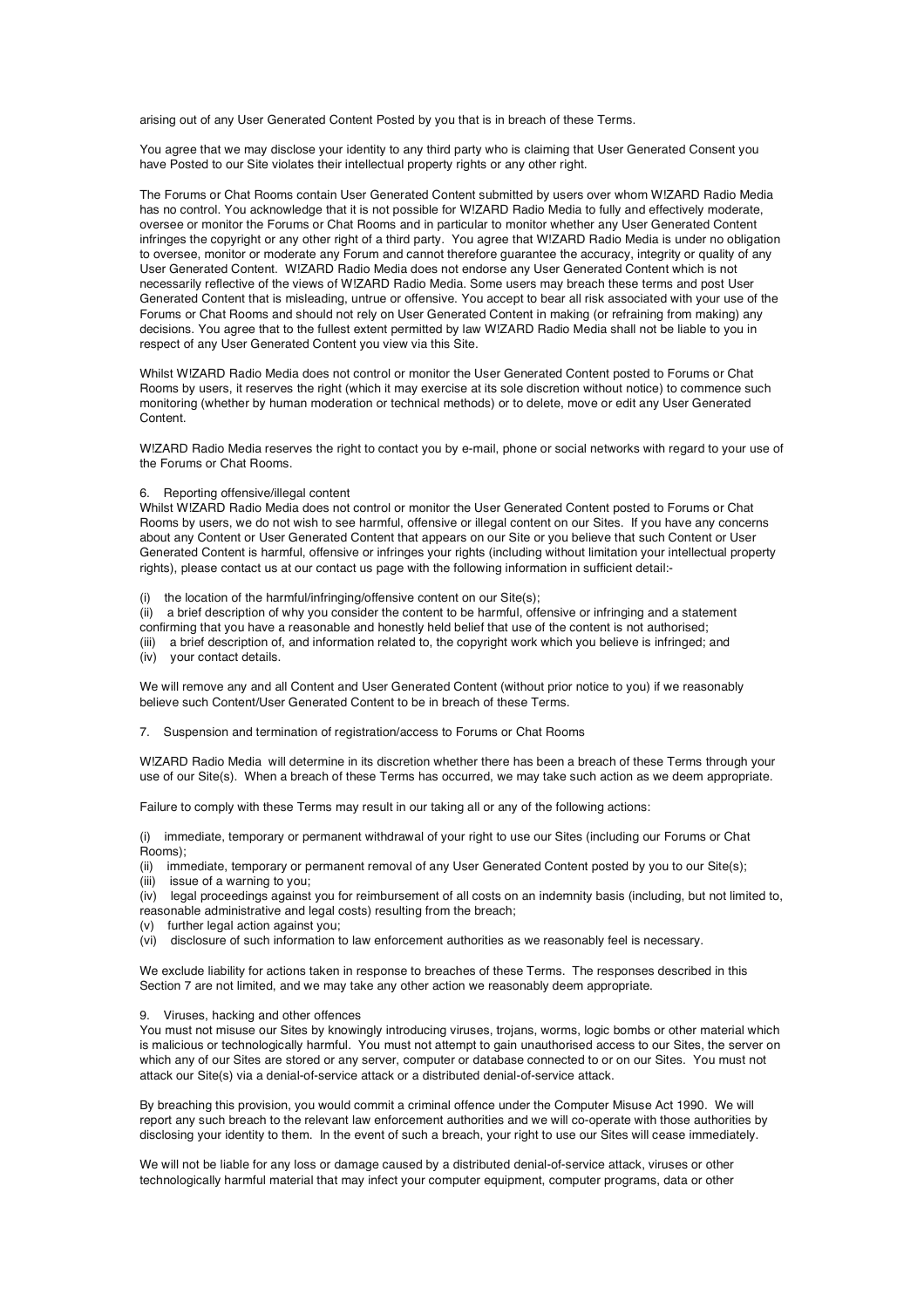proprietary material due to your use of our Sites or to your downloading of any material Posted on it, or on any website linked to them.

10. Minors

We advise all parents to speak to their children regarding safety online.

### 11. Third Party Sites - software and java security

The Sites contain links to other websites provided by independent third parties ("Third Party Sites"), either directly or through frames. Where possible, W!ZARD Radio Media will make clear such links are being made, although Third Party Sites may be co-branded with W!ZARD Radio Media and so include W!ZARD Radio Media 's trademarks. W!ZARD Radio Media is not responsible for the availability or content of Third Party Sites and will not be a party to, or in any way responsible for, any transaction concerning goods or services available from such Third Party Sites. In particular, if you use links from the Sites to an authorised connected site not operated by W!ZARD Radio Media to download software from the Sites or any other material, files, images or data, you acknowledge and agree that W!ZARD Radio Media has no responsibility or liability in connection therewith, and does not transfer title to you.

### 12. Limitation of Liability

The Content and any User Generated Content is for your general information and use only and is not intended to address your particular requirements. Whilst W!ZARD Radio Media aims to update the Sites regularly, any of the Content or User Generated Content may be out of date and W!ZARD Radio Media assumes no responsibility for updating this. In particular, the Content and any User Generated Content does not constitute any form of advice, recommendation or arrangement by W!ZARD Radio Media and is not intended to be relied upon by users in making (or refraining from making) any specific decisions. W!ZARD Radio Media therefore disclaims all liability and responsibility arising from: (i) any reliance placed on Content or User Generated Content by any visitor to the Sites or by anyone who may be informed of such; and (ii) any arrangements made between you and any third party named on the Sites which are at your sole risk and responsibility.

Because of the number of sources from which W!ZARD Radio Media obtains Content and User Generated Content and the nature of electronic distribution via the internet, W!ZARD Radio Media does not give any warranties in respect of the Sites or the Site Services. In particular, the Site Services are provided on an "as is" basis. To the extent allowed by applicable law, W!ZARD Radio Media hereby disclaims all warranties, conditions or duties of every nature whatsoever (except any duties of good faith), including without limitation, any implied warranties of merchantability of fitness for a particular purpose, any express or statutory warranties, and any warranties or duties regarding accuracy or timeliness. In addition, W!ZARD Radio Media makes no warranty that the Site Services are free from infection by viruses or anything else that has contaminating or destructive properties.

To the fullest extent allowed by applicable law, you agree that W!ZARD Radio Media will not be liable to you and/or any third party for (i) any consequential or incidental damages; (ii) loss of business; (iii) loss of income or revenue; (iv) lost profits or contracts; (v) loss of data; (vi) loss of privacy; (vii) loss of goodwill; (viii) failure to meet any duty including but not limited to any duty of good faith; or (vi) for any indirect, special, or punitive damages whatsoever that arise out of or in connection with the use of the Sites or the Site Services or any breach of these Terms by W!ZARD Radio Media, even if W!ZARD Radio Media has been advised of the possibility of such damages. Notwithstanding the provisions of this section, W!ZARD Radio Media's liabilities will not be limited in the case of death or personal injury directly caused by W!ZARD Radio Media's negligence, for fraud or fraudulent misrepresentation or for any liability that cannot be excluded or limited by law.

## 13. Privacy Policy

This information that you provide about yourself to W!ZARD Radio Media will only be used by W!ZARD Radio Media in accordance with our Privacy Policy (details of which are available here: Privacy Policy ). The Privacy Policy does not apply to Third Party Sites.

## 14. Changes to these Terms

W!ZARD Radio Media reserves the right, at its discretion, to make changes to any part of the Sites or these Terms. When these Terms are changed, W!ZARD Radio Media will publish details of the new Terms as updated from time to time. You are therefore advised to review these Terms regularly to ensure that you are aware of any changes we make. By continuing to use the Sites, you are agreeing now to be bound by those changes and revised terms.

### 15. Advertising and sponsorship

Part of the Sites may contain advertising and sponsorship. Advertisers and sponsors are responsible for ensuring that material submitted for inclusion on the Sites complies with applicable law and regulation. W!ZARD Radio Media will not be responsible for any error or inaccuracy in advertising material.

### 16. Choice of law & jurisdiction

These Terms shall be governed by, and construed in accordance with, English Law. You irrevocably agree that the courts of England shall have exclusive jurisdiction to settle any dispute which may arise out of, under, or in connection with these Terms or the legal relationship established by them, and for those purposes irrevocably submit all disputes to the jurisdiction of the English courts.

### 17. Third Party Copyright

Some of the content used on our website(s) (such as, but not limited to, images and/or audio-visual material) are copyrighted works which belong to and are supplied by third parties (including but not limited to Getty Images, the BBC and ITN), who reserve all their rights in such content. All such third parties shall be entitled to enter the benefit